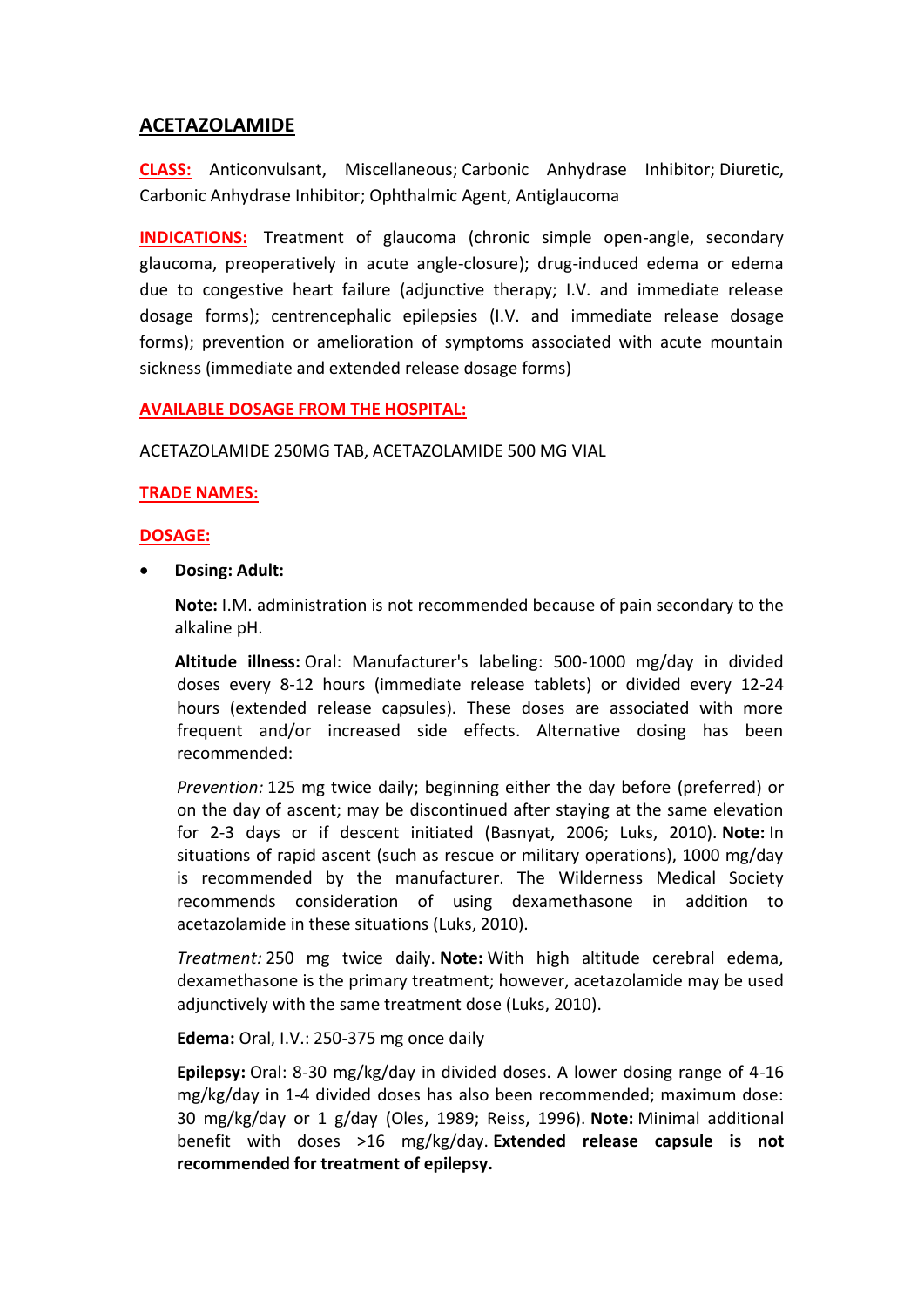### **Glaucoma:** Oral, I.V.:

*Chronic simple (open-angle):* 250 mg 1-4 times/day or 500 mg extended release capsule twice daily

*Secondary or acute (closed-angle):* Initial: 250-500 mg; maintenance: 125-250 mg every 4 hours (250 mg every 12 hours has been effective in short-term treatment of some patients)

**Metabolic alkalosis (unlabeled use):** I.V.: 500 mg as a single dose; reassess need based upon acid-base status (Marik, 1991; Mazur, 1999)

**Respiratory stimulant in stable hypercapnic COPD (unlabeled use):** Oral: 250 mg twice daily (Wagenaar, 2003)

### **Dosing: Geriatric**

Refer to adult dosing. Oral: Initial doses should begin at the low end of the dosage range.

### **Dosing: Renal Impairment**

**Note:** Use is contraindicated in marked renal impairment; creatinine clearance cutoff not specified in manufacturer's labeling.

 $Cl_{cr}$  10-50 mL/minute: Administer every 12 hours.

 $Cl<sub>cr</sub> < 10$  mL/minute: Avoid use.

Hemodialysis: Moderately dialyzable (20% to 50%).

Peritoneal dialysis: Supplemental dose is not necessary (Schwenk, 1994).

## **Dosing: Hepatic Impairment**

Use contraindicated in patients with cirrhosis or marked liver disease or dysfunction.

### **COMMON SIDE EFFECT:** Frequency not defined.

- Cardiovascular: Flushing
- Central nervous system: Ataxia, confusion, convulsions, depression, dizziness, drowsiness, excitement, fatigue, fever, headache, malaise
- Dermatologic: Allergic skin reactions, photosensitivity, Stevens-Johnson syndrome, toxic epidermal necrolysis, urticaria
- Endocrine & metabolic: Electrolyte imbalance, growth retardation (children), hyperglycemia, hypoglycemia, hypokalemia, hyponatremia, metabolic acidosis
- Gastrointestinal: Appetite decreased, diarrhea, melena, nausea, taste alteration, vomiting
- Genitourinary: Crystalluria, glycosuria, hematuria, polyuria, renal failure
- Hematologic: Agranulocytosis, aplastic anemia, leukopenia, thrombocytopenia, thrombocytopenic purpura